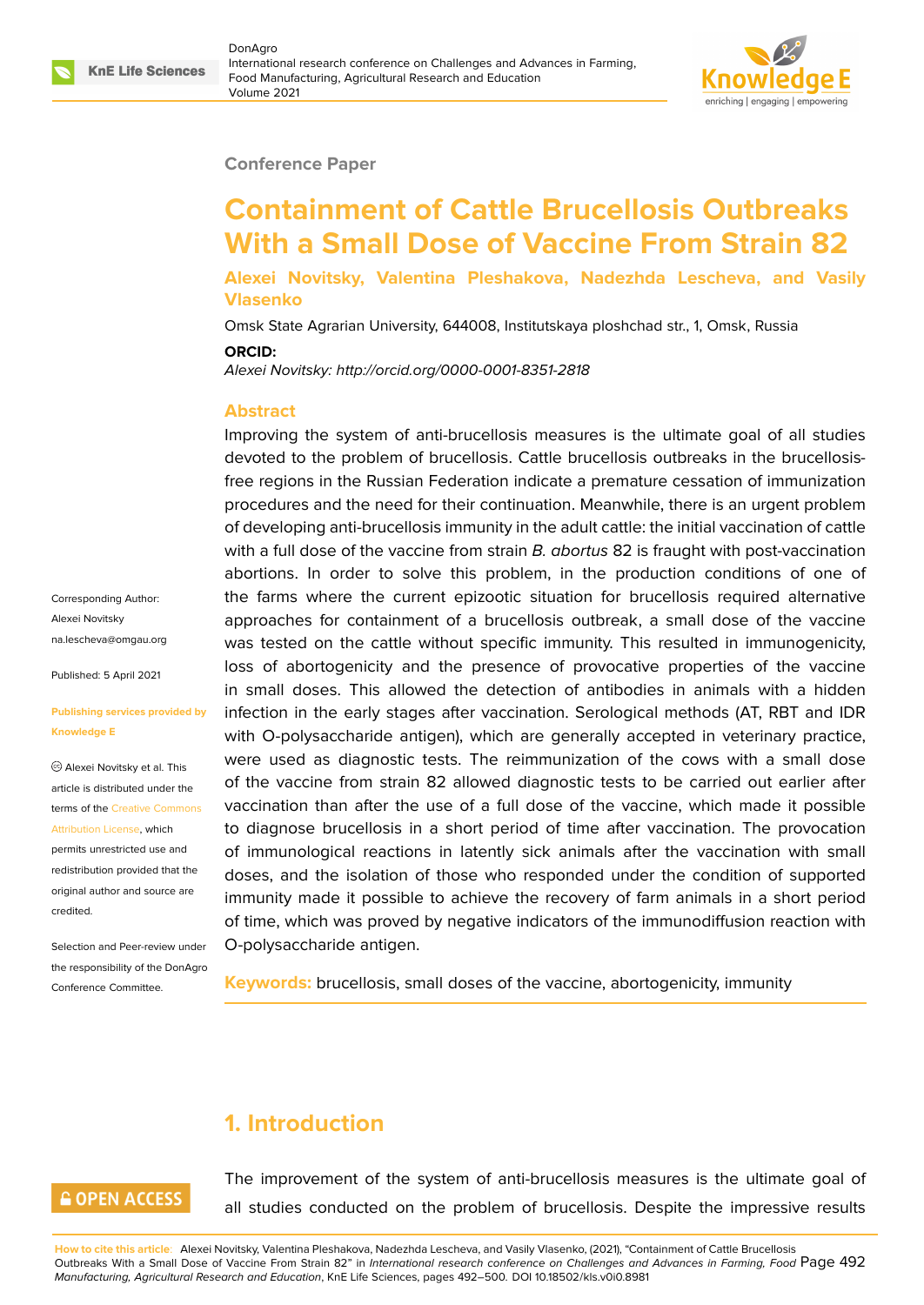achieved in the Russian Federation in relation to the elimination of this disease, there are some unresolved issues related to the cattle immune defense in case of the sudden brucellosis outbreaks in the brucellosis-free regions. Most often, such situations arise after the cessation of specific prophylaxis against brucellosis in the areas that are at risk of infection from the neighboring regions or states [1- 3]. The system of specific prophylaxis against brucellosis, established in Russia, is based on the use of a vaccine from strain B. abortus 82. The developed schemes for the use of this vaccine made it possible to eliminate its abortogenic properties due to residual immunity from primary vaccinations of calves at 4-5 months of age and heifers before insemination [2].

### **2. Methods and Equipment**

Building up immunity in the breeding stock that has not been previously immunized is considered to be problematic. The previous practices show that the use of this vaccine in a full dose (100 billion m.c.) on incalvers intact with respect to brucella leads to massive post-vaccination abortions [4]. The non-abortogenic anti-brucellosis vaccine from strain 19 available in veterinary practice cannot be used on adult animals due to its high agglutinogenicity [5, 6]. Many researchers propose the use of a vaccine from strain B. abortus 19 in a small dose ([3 b](#page-7-0)illion m.c.), which does not possess abortogenic properties being sufficiently immunogenic, and does not cause long-term production of post-vaccination antibo[die](#page-7-1)[s,](#page-7-2) compared to the use of the vaccine in a full dose [7-14]

These studies prompted us to conduct experimental and production research works on the use of small doses of the vaccine from strain 82 in order to determine the period of time when post-vaccination reactions start to fade, and to solve other urgent issues related to the level of immunity formed, reduction of abortogenicity and epizootological effectiveness. In previous studies [1, 15], it was found out that reimmunization of cows with a small dose of the vaccine from strain 82 allows diagnostic tests to be carried out earlier after vaccination than with the full dose of the vaccine (Table 01).

According to Table 01, it is po[s](#page-7-3)s[ible](#page-8-0) to do diagnostic tests one month after the revaccination performed in accordance with the schemes where small doses of the vaccine from strain 82 were used. At the same time, after vaccination with a full dose, serological tests could be carried out no earlier than two months after the vaccination.

The results of the experiment aimed to determine the intensity of immunity in cows, immunized with vaccines from strains 19 and 82 in different doses, are shown in Table 02.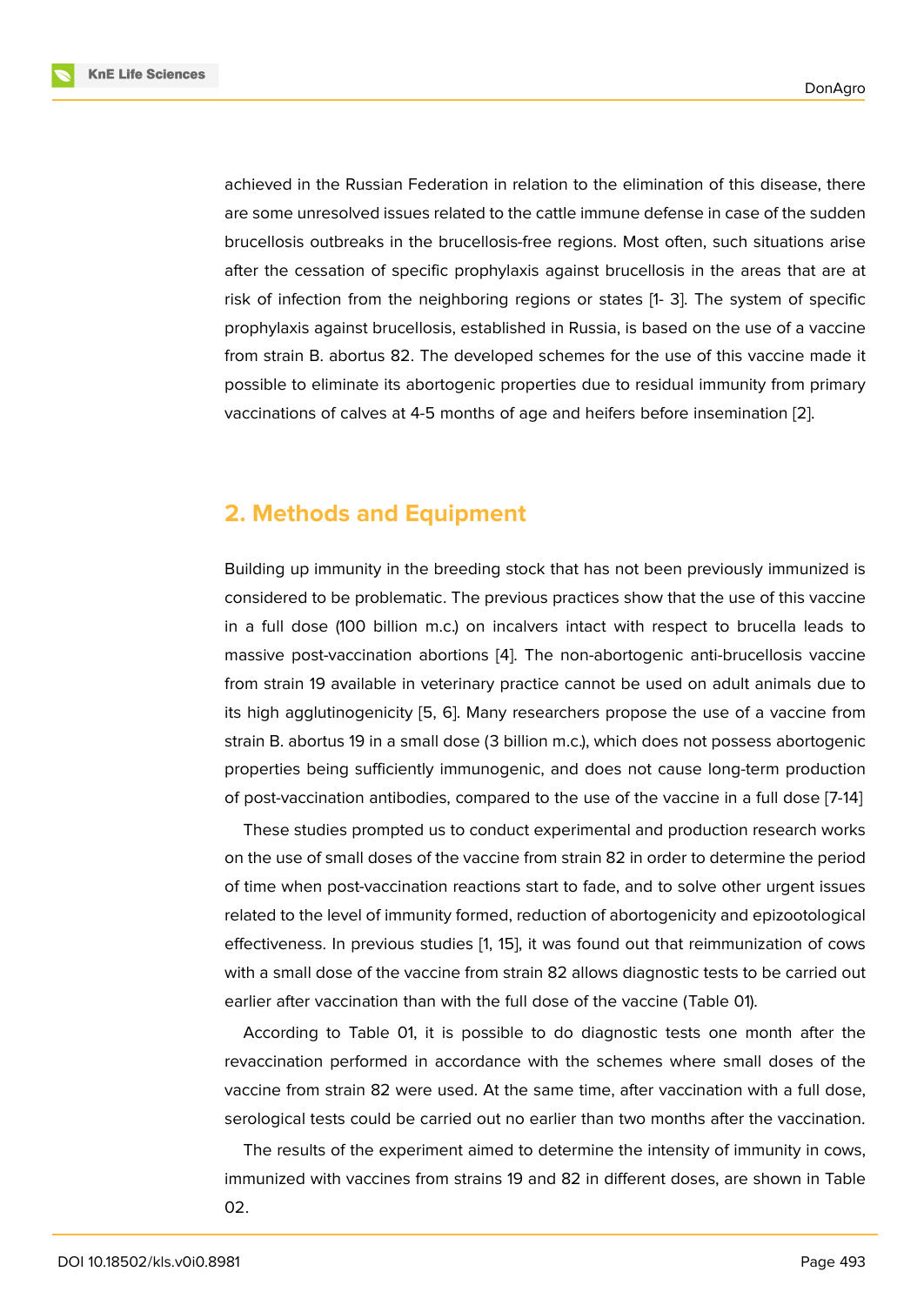| <b>Vaccination scheme</b> | Number<br>of cattle | Testing<br>period,<br>in days | Reactions, %             |                          |                          |                          |  |
|---------------------------|---------------------|-------------------------------|--------------------------|--------------------------|--------------------------|--------------------------|--|
|                           |                     |                               | AT, IU                   |                          | <b>CFT</b><br>positive   | <b>RBT</b>               |  |
|                           |                     |                               | $100$ and<br>50<br>more  |                          |                          |                          |  |
| 82f.d.+82f.d.+82f.d.      | 49                  | 14                            | 26,5                     |                          | 10,2                     | 46,9                     |  |
|                           |                     | 33                            | 73,5                     | 2,0                      |                          |                          |  |
|                           |                     | 60                            |                          |                          |                          |                          |  |
|                           |                     | 270                           | $\frac{1}{2}$            | $\overline{\phantom{a}}$ | $\overline{\phantom{a}}$ |                          |  |
| 82f.d.+82f.d.+82sm.d      | 50                  | 14                            | 34,0                     | 66,0                     | 12,0                     | 26,0                     |  |
|                           |                     | 33                            |                          |                          |                          |                          |  |
|                           |                     | 60                            | $\overline{a}$           |                          |                          |                          |  |
|                           |                     | 270                           |                          |                          |                          |                          |  |
| 19f.d.+82 f.d.+82f.d.     | 50                  | 14                            | 74,0                     | 16,0                     | 68,0                     | 60,0                     |  |
|                           |                     | 33                            | 18,0                     | 30,0                     | 40,0                     | 30,0                     |  |
|                           |                     | 60                            | $\overline{\phantom{a}}$ | 8,0                      |                          |                          |  |
|                           |                     | 270                           | $\overline{\phantom{0}}$ | $\overline{\phantom{a}}$ | $\overline{\phantom{a}}$ | $\overline{\phantom{a}}$ |  |
| 19f.d.+82f.d.+82sm.d.     | 49                  | 14                            | 42,2                     | 48,9                     | 42,8                     | 53,6                     |  |
|                           |                     | 33                            | 2,0                      | 10,2                     |                          |                          |  |
|                           |                     | 60                            | $\overline{a}$           | $\overline{\phantom{0}}$ |                          |                          |  |
|                           |                     | 270                           | $\overline{a}$           |                          |                          |                          |  |

TABLE 1: The dynamics of the formation of post-vaccination antibodies detected by AT, СFT, RBТ after reimmunization of cows with a vaccine from strain 82 in different doses

Note: f.d. - full dose of vaccine, sm.d. - small dose of vaccine, «-» - negative result

The data presented in Table 02 indicate that there is no significant difference in the immune resistance of animals vaccinated according to different schemes. Obviously, triple immunization, regardless of the vaccine and dose, provided approximately equal immune protection in 60% of cattle. It is generally accepted that 50-70% of the immunized cattle in the herd is a high indicator of immune protection.

The obtained experimental data from testing a small dose of the vaccine from strain 82 were the basis for further production experiments.

The production experiments on testing small doses of the vaccine were carried out on the farm in the North Kazakhstan region. Due to the fact that the farm is located in the area neighboring to the Omsk region, Omsk State Agrarian University was commissioned to provide scientific and veterinarian assistance in the recovery of the cattle from brucellosis.

Before the start of the production experiments on the use of small doses of the vaccine from strain 82, an epizootic situation was monitored for cattle brucellosis on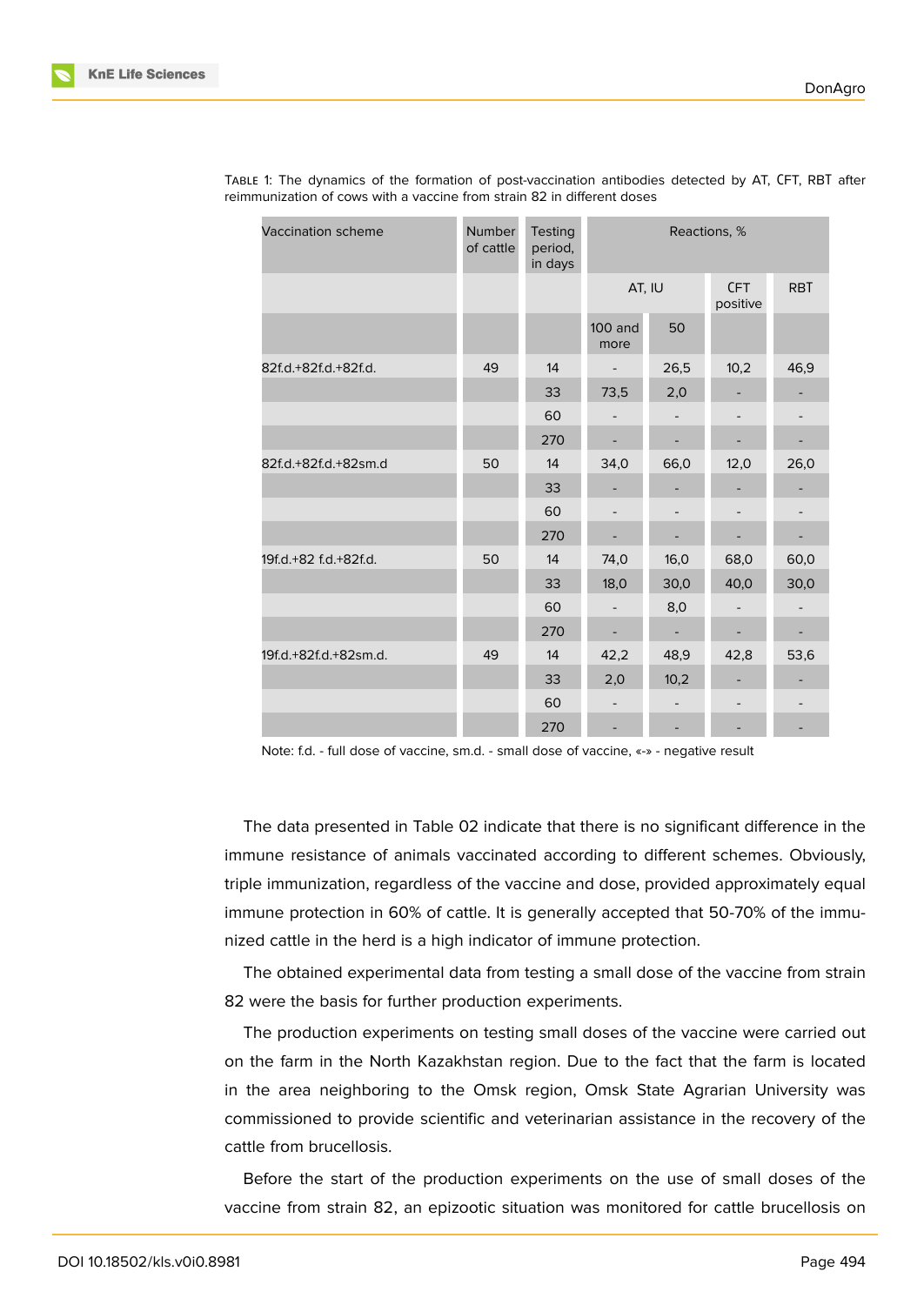| Vaccination scheme (vaccine<br>strain) | Number of<br>cattle |              | Infected     | Number of<br>immun.<br>cattle $(\%)$ | Index of<br>infection |      |
|----------------------------------------|---------------------|--------------|--------------|--------------------------------------|-----------------------|------|
|                                        |                     | <sub>S</sub> | R.           | Total                                |                       |      |
| 19 f.d.+19 f.d.+19 sm.d.               | 5                   | 2            | $\circ$      | 2                                    | 60                    | 10,4 |
| 19 f.d.+19 sm.d.+19 sm.d.              | 5                   | $\mathbf{1}$ | $\mathbf{O}$ |                                      | 80                    | 3,2  |
| 19 f.d. +82 f.d. +82 f.d.              | 5                   |              |              | 2                                    | 60                    | 2,4  |
| 19 f.d.+82 f.d.+82 sm.d.               | 5                   | 1            |              | 2                                    | 60                    | 2,4  |
| 82 f.d.+82 f.d.+82 f.d.                | $\overline{4}$      |              |              | $\mathcal{P}$                        | 50                    | 3,0  |
| 82 f.d.+82 f.d.+82 sm.d.               | 5                   | $\mathbf{1}$ | 1            | 2                                    | 60                    | 3,2  |
| Control                                | 3                   | 3            | 0            | 3                                    | $\circ$               | 24.0 |

TABLE 2: The formation of immunity in cows vaccinated against brucellosis according to different schemes (vaccine strains 19 and 82)

Note: S – Systemic form of infection, R - Regional form of infection, f.d. - full dose of vaccine, sm.d. - small dose of vaccine

the farms of adjacent Omsk and North Kazakhstan regions. It was found out that there was a decrease in the vaccine load, and consequently in the level of immune defense in the cattle. While it can be justified in relation to the farms in the Omsk region due to their long brucellosis-free status, the refusal from the specific prophylaxis on the Kazakhstan farms, where there is a continuing threat of infection, was clearly premature.

The analysis showed that the current epizootic situation in relation to brucellosis on the farm required more advanced approaches to containment of a cattle brucellosis outbreak. It was due to the fact that the imported adult cattle were intact to brucellosis antigen, i.e. the animals lacked immunity to brucellosis, and the administration of a full dose of the reactogenic vaccine from strain 82 would only exacerbate the epizootic situation. In this regard, in order to avoid the negative consequences, it was decided to use this vaccine in a tenfold reduced dose.

The proposed plan of preventive measures included two main activities. The first one is to build up the immunity in adult animals avoiding post-vaccination abortions. The second one is to apply methods for identifying animals with a latent form of brucellosis in the early period after the vaccination. In order to avoid post-vaccination abortions, it was decided to simultaneously immunize the entire herd with a vaccine from strain 82 with a small dose. It allowed the containment of infection by creating an immune background and provocation of immune reactions identified by serological methods in latently sick animals

Serological methods (AT, RBT, IDR with O-polysaccharide antigen) generally accepted in veterinary practice were used as diagnostic tests. Long-term studies aimed to determine the diagnostic significance of the immunodiffusion reaction with O-polysaccharide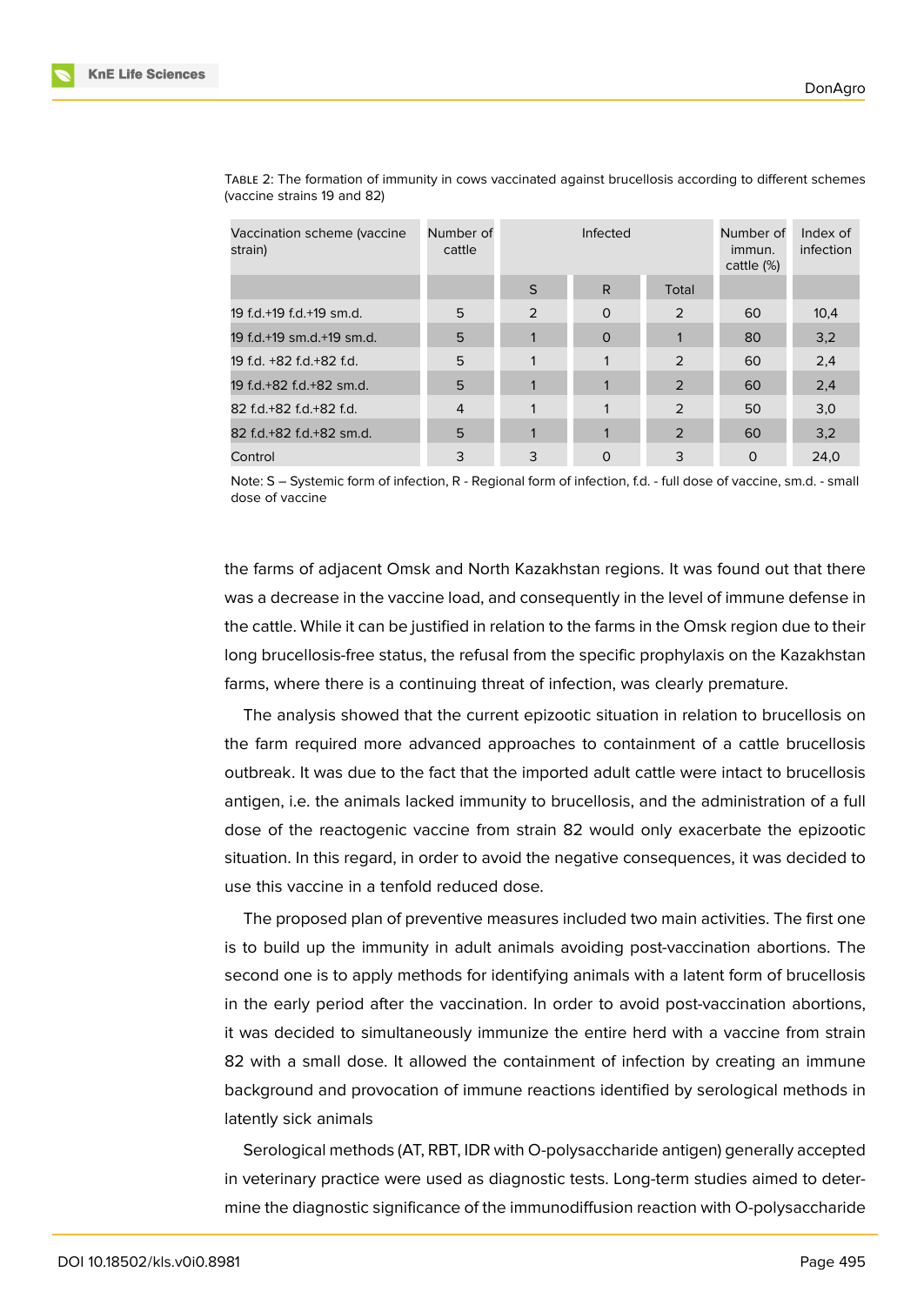antigen gave reason to recognize it as a method for assessing the epizootic situation about brucellosis in herds of vaccinated cattle [16, 17].

### **3. Results and Discussion**

Confirming results were obtained on two brucellosis-free farms in a short period of time after immunization of cows with small doses of vaccine from strain 82 (Tables 03 and 04).

TABLE 3: Indicators of serological tests of brucellosis-free cattle immunized with a small dose of the vaccine from strain 82 ("Zeleny Gaj" Farm)

| Group                                                | Number of<br>cattle | <b>Testing</b><br>period                            | Results of serological reactions |                 |        |                   |    |                 |  |  |
|------------------------------------------------------|---------------------|-----------------------------------------------------|----------------------------------|-----------------|--------|-------------------|----|-----------------|--|--|
|                                                      |                     |                                                     | IDR.                             |                 | AT, IU | <b>CFT</b> titers |    |                 |  |  |
|                                                      |                     |                                                     |                                  | 50              | 100    | 200               | 5  | 10 <sup>°</sup> |  |  |
| Before administration of a small dose of the vaccine |                     |                                                     |                                  |                 |        |                   |    |                 |  |  |
| <b>COWS</b>                                          | 31                  |                                                     |                                  |                 |        |                   |    |                 |  |  |
| calves                                               | 50                  |                                                     |                                  |                 |        |                   |    |                 |  |  |
|                                                      |                     | After administration of a small dose of the vaccine |                                  |                 |        |                   |    |                 |  |  |
| <b>COWS</b>                                          | 31                  | 21 days                                             |                                  | 10 <sup>°</sup> | 2      |                   | 15 |                 |  |  |
| calves                                               | 53                  | 21 days                                             |                                  | 5               |        |                   | 17 |                 |  |  |
| <b>COWS</b>                                          | 31                  | 2 months                                            |                                  |                 |        |                   |    |                 |  |  |
| calves                                               | 58                  | 2 months                                            |                                  |                 |        |                   |    |                 |  |  |

Note: «-» - negative result. The brucellosis-*reacting cattle* were not isolated from the herd.

TABLE 4: Indicators of the immunodiffusion reaction with O-polysaccharide antigen after immunization of cows on a brucellosis-free farm with a small dose of vaccine from strain 82 ("Tsentralnaya" Farm).

| Period of time after<br><i>immunization</i> | Number of<br>tests | Results (%) |                          |            |     |                          |  |  |  |
|---------------------------------------------|--------------------|-------------|--------------------------|------------|-----|--------------------------|--|--|--|
|                                             |                    |             | AT, IU                   | <b>CFT</b> |     | <b>IDR Positive</b>      |  |  |  |
|                                             |                    | 50          | 100                      | 5          | 10  |                          |  |  |  |
| 21 days                                     | 239                | 58,0        | $\overline{\phantom{a}}$ | 41,0       |     | $\overline{\phantom{0}}$ |  |  |  |
| 1,5 month                                   | 145                | 42,3        | 2,7                      | 10,3       | 6,2 | $\overline{\phantom{a}}$ |  |  |  |
| 3,5 months                                  | 140                | 29,4        | $\overline{\phantom{a}}$ | 11,4       | 0,7 | -                        |  |  |  |

Note: «-» - negative result. The brucellosis-*reacting cattle* were not isolated from the herd.

It can be seen from the tables that in the short period of time after immunization, small doses of the vaccine induced the synthesis of agglutinins and complement-binding antibodies mainly in low titers with a tendency to fade. The negative indicators of the immunodiffusion reaction proved the fact that the herd was free from brucellosis.

Other results of serological tests on brucellosis were received from the cattle on the infected farm (Table 05).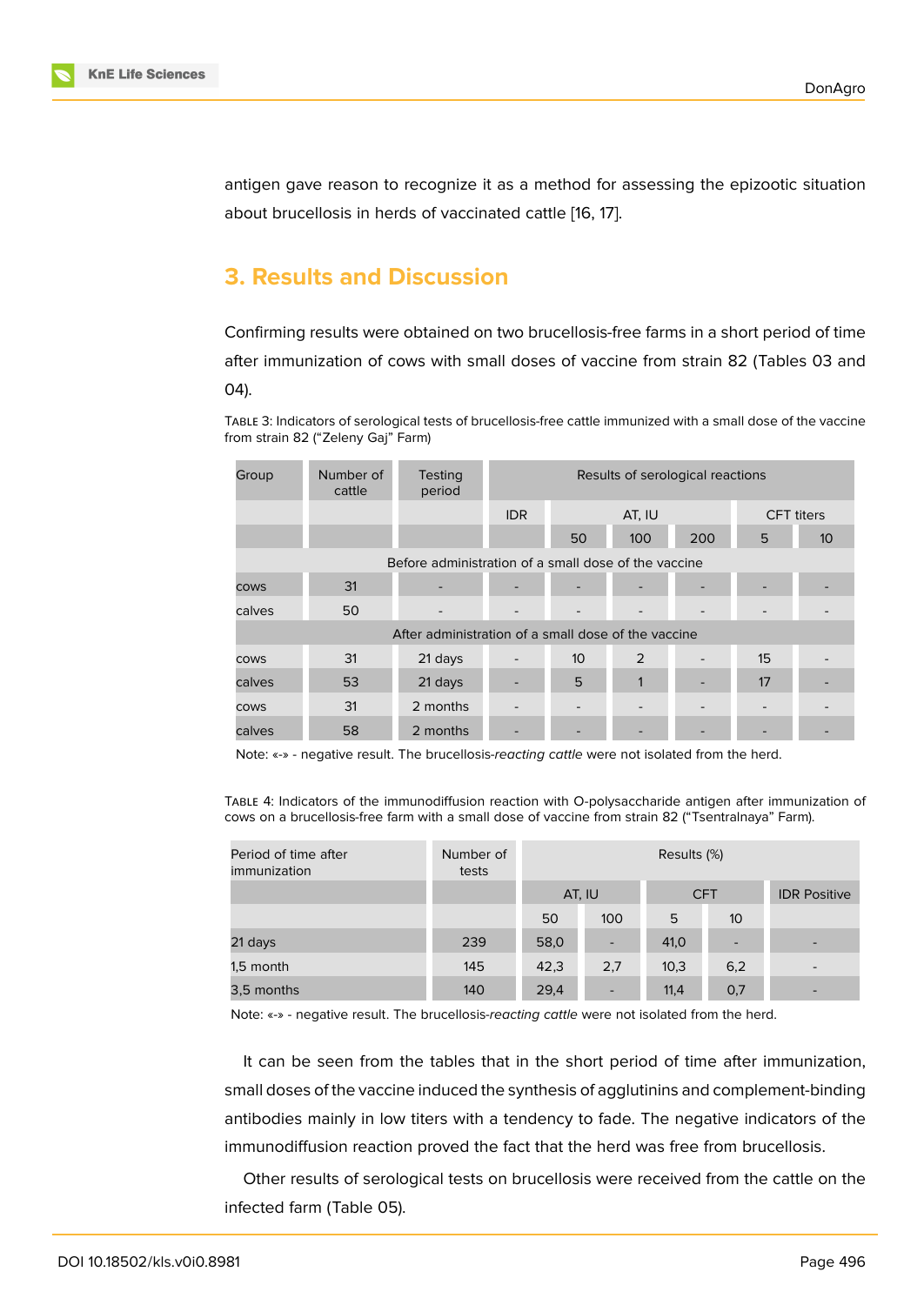**KnE Life Sciences** 

The data, shown in Table 05, indicate that at the time of administration of small doses of the vaccine to the herd on the "Kumysnoe" farm, some cattle were infected with brucellosis. Before the first vaccination, positive indicators of immunodiffusion reaction (IDR) and AT, CFT in high titers were identified in the herd. After the isolation of the brucellosis-reacting cows, the rest were vaccinated with a small dose of vaccine from strain 82 in order to stop the outbreak and to provoke reactions in animals with a latent course of infection. The vaccinated cattle were tested with the use of AT, CFT and IDR 21 days, 2 and 3 months after the vaccination. 3 months later after the isolation of animals reacting in high titers detected by AT (200 IU), CFT (1:20) and IDR, the rest cattle were revaccinated with a small dose of the vaccine and 2 months later, the obtained results indicated recovery, confirmed by negative IDR indicators.

| Number of<br>cattle                                           | Testing period           | Results of serological reactions |    |                                                             |                   |    |                 |    |  |  |
|---------------------------------------------------------------|--------------------------|----------------------------------|----|-------------------------------------------------------------|-------------------|----|-----------------|----|--|--|
|                                                               |                          | <b>IDR</b>                       |    | AT, IU                                                      | <b>CFT</b> titers |    |                 |    |  |  |
|                                                               |                          |                                  | 50 | 100                                                         | 200               | 5  | 10 <sup>°</sup> | 20 |  |  |
| 206                                                           | <b>Not</b><br>vaccinated | 6                                | 18 | $\overline{4}$                                              | $\overline{4}$    | 12 | 6               | 5  |  |  |
|                                                               |                          |                                  |    | Vaccination with a small dose of the vaccine from strain 82 |                   |    |                 |    |  |  |
| 195                                                           | 21 days                  |                                  | 27 | 79                                                          | 10 <sup>°</sup>   | 21 | 29              | 32 |  |  |
| 174                                                           | 2 months                 | 1                                | 24 | 18                                                          | 3                 | 27 | 16              |    |  |  |
| 168                                                           | 3 months                 |                                  | 5  | $\overline{2}$                                              |                   |    |                 |    |  |  |
| Revaccination with a small dose of the vaccine from strain 82 |                          |                                  |    |                                                             |                   |    |                 |    |  |  |
| 154                                                           | 21 days                  | 4                                | 31 | 28                                                          | 3                 | 23 | 19              | 7  |  |  |
| 158                                                           | 2 months                 |                                  | 10 | 8                                                           | 2                 | 5  | 2               |    |  |  |

TABLE 5: Serological indicators in cows on the infected farm ("Kumysnoe" Farm)

Note: After every test, the brucellosis-*reacting cattle* were isolated from the herd. «-» - negative result.

TABLE 6: Dynamics of post-vaccination reactions in cows in a recovering herd after administration of a small dose of the vaccine from strain 82 ("Cherny Stan" farm)

| <b>Testing</b><br>period                            | <b>Number</b><br>of tests |        | Results |     |              |            |                  |    |             |                 |            |
|-----------------------------------------------------|---------------------------|--------|---------|-----|--------------|------------|------------------|----|-------------|-----------------|------------|
|                                                     |                           | AT, IU |         |     |              | <b>CFT</b> |                  |    |             | <b>RBT</b>      | <b>IDR</b> |
|                                                     |                           | 50     | 100     | 200 | 400          | 5          | 10 <sup>10</sup> | 20 | 40          |                 |            |
| Before vaccination with a small dose of the vaccine |                           |        |         |     |              |            |                  |    |             |                 |            |
|                                                     | 312                       | 30     | 8       | 6   | 8            | 17         | 8                | 6  | 14          | 56              | 42         |
| After vaccination with a small dose of the vaccine  |                           |        |         |     |              |            |                  |    |             |                 |            |
| 1 month                                             | 330                       | 200    | 49      |     | -            | 71         | 18               | 23 | 18          | 225             | 11         |
| 3 months                                            | 239                       | 41     | 2       | 3   | $\mathbf{1}$ | 1          | $\Omega$         | 2  | $\Omega$    | 54              | 5          |
| 5 months                                            | 202                       | 18     | 6       | 4   | 1            | 3          | 7                | 5  | $\mathbf 0$ | 10 <sup>°</sup> |            |

Note: The *cattle with titers detected by AT* 200-400 IU and CFT 1:20-1:40 were isolated from the herd.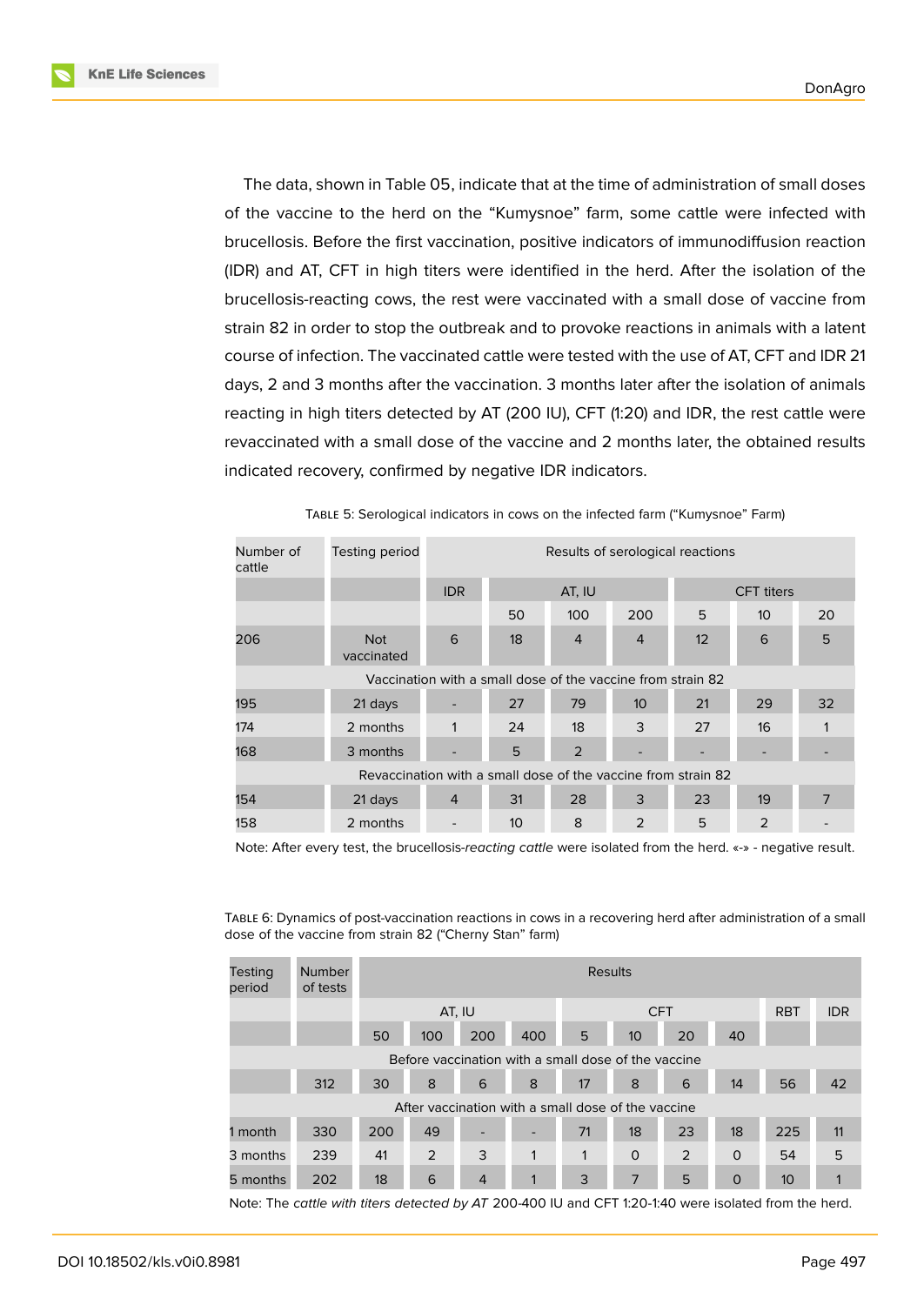Significantly, the immunodiffusion reaction with O-polysaccharide antigen was detected in the period of 1-3 months (11 animals had 3.3% 1 month later; 5 animals had 2.0 % 3 months later; 1 animal had 0.4 % 5 months later) with the subsequent fading of indicators of all serological reactions. Further, the cows in the herd were reimmunized with a full dose of the vaccine from strain 82 and heifers vaccinated with the same vaccine were added to the herd. This herd was under veterinarian supervision; manifestations of positive reactions were not noted.

The important result was that the use of a small dose of the vaccine from strain 82 did not lead to post-vaccination abortions in heifers in the herds

### **4. Conclusion**

The long-term brucellosis-free cattle farms in the regions of the Russian Federation serve as justification for a reduction of the cattle immunization programmes with a further complete refusal from the specific prophylaxis against this disease. Nevertheless, such measures can only be implemented in case of a full guarantee that the infection will not be introduced in brucellosis-free territories such as the areas of the central Russia and other adjacent regions.

Unfortunately, according to statistics, in some regions of Russia, there are infected areas where new cattle brucellosis outbreaks occur. The main reason is the noncompliance with the provisions of the system of special anti-brucellosis measures and, first of all, the non-fulfillment of regulations for specific prophylaxis with an existing threat of infection. The premature removal of restrictions and cessation of immunization procedures resulted in the accumulation of non-immune animals in herds, which led to the cattle brucellosis outbreaks. The attempts to contain the outbreaks of infection by systematic testing and isolation of the brucellosis-reacting cattle did not bring desired results, since the infection of non-immune cattle was ahead of its detection. In such cases, the spread of the disease can be stopped only by simultaneous immunization of the entire livestock. However, vaccination of adult non-immune animals with different periods of pregnancy carries an even greater danger associated with massive postvaccination abortions, exacerbating the course of brucellosis.

Based on the foregoing, the use of small doses of the vaccine from strain 82 in the vaccination scheme against brucellosis allows solving a number of problems. Firstly, it is possible to weaken the reactogenic properties of the vaccine and thereby avoid post-vaccination abortions during immunization of pregnant animals in cases of urgent need. Secondly, it is possible to maintain the immune status of the adult cattle without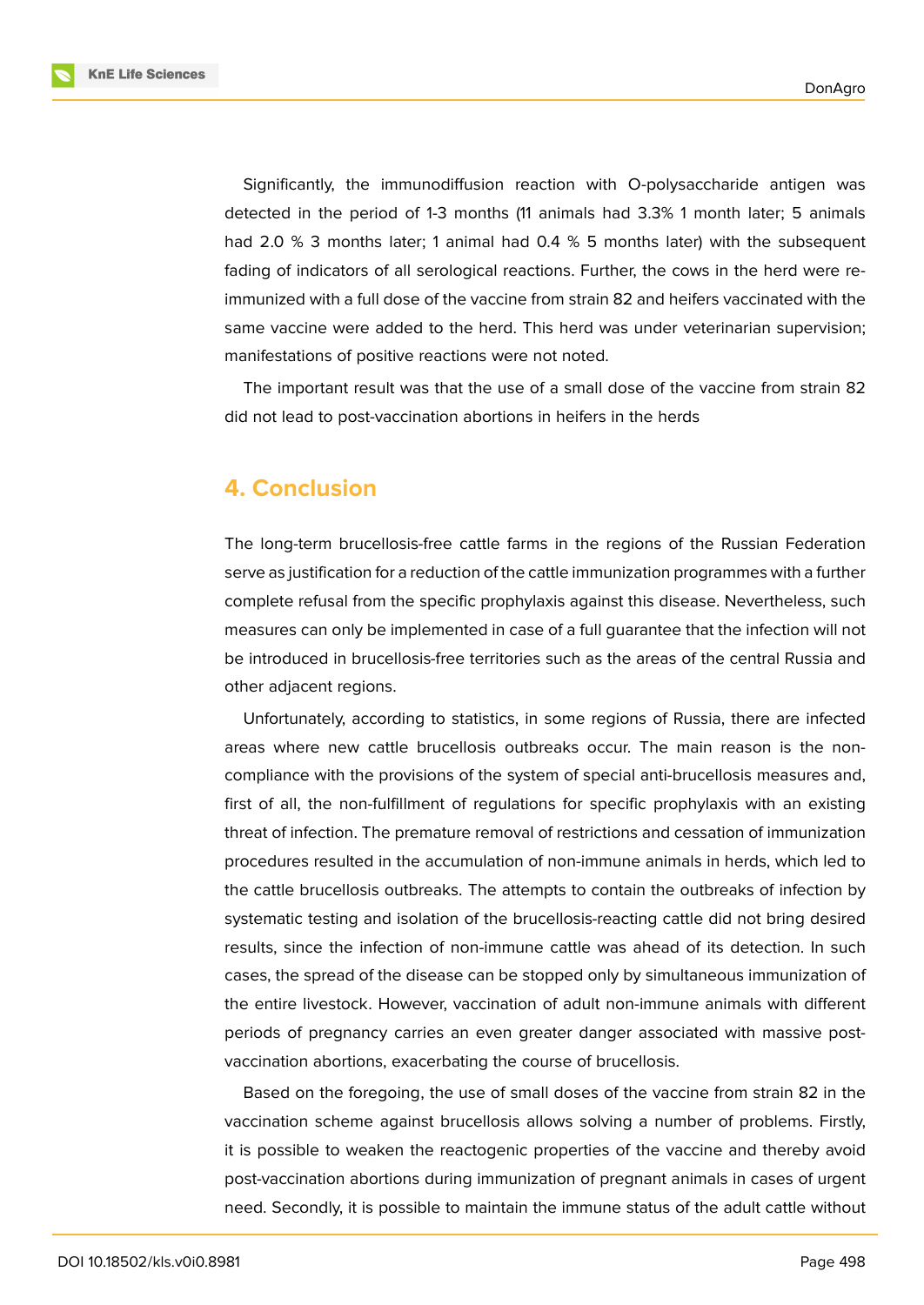

post-vaccination complications. Thirdly, provocative properties of the vaccine make it possible to identify animals with a latent form of brucellosis in the early stages after vaccination, which shortens the recovery period for the herd.

### **Conflict of Interest**

The authors declare that there is no conflict of interest.

#### **References**

- <span id="page-7-3"></span>[1] Maskaev, N. N., *et al*. (1988) Immunological Reactions and Immunity in Cattle Vaccinated with Anti-Brucellosis Vaccines in Different Doses. In *Methods of Diagnosis and Prevention of Animal Brucellosis and Tuberculosis: Research Materials of VNIIBTZH.* (pp. 26-31) Omsk: SO *VASKHNIL*
- [2] Novitsky, A. A. (2001). Omsk Region as a Model for Creating a System of Anti-Brucellosis Measures. *Infectious Animal Pathology: Research Materials of SO RASKHN.* Omsk: VNIIBTZH.
- [3] Novitsky, A. A., *et al*. (2019). Areas of Concern of Brucellosis Specific Prevention. *Advances in Animal and Veterinary Sciences,* vol. 7, pp. 94-99.
- <span id="page-7-0"></span>[4] Kosilov, I. A. (1985). The Role of Specific Prevention in the System of Anti-Brucellosis Measures. In *Epizootol. and Infection Control Measures against Animal Diseases: Research Materials.* Novosibirsk: SO VASKHNIL.
- <span id="page-7-1"></span>[5] Salmakov, K. M. (1970). Testing a Vaccine from a Slightly Agglutinogenic Strain of Brucella 82 In Cattle. *Research Notes of Kazan Vet. Inst.,* vol. 107, pp. 83–87.
- <span id="page-7-2"></span>[6] Yudina, Е. and Konovalov, S. (2019). Development Issues and Prospects of Milk Processing Enterprises. Presented at *The Fifth Technological Order: Prospects for the Development and Modernization of the Russian Agro-Industrial Sector" (TFTS 2019*): Vol. 393). October 15th, 2019 (Omsk, Russia). *Electronic Materials* (pp 436-439) Paris: Atlantis Press.
- [7] Albertyan, M. P. (1990). Immunogenicity of Vaccines from Strains 19, 104 M and 82 for Cattle in Various Schemes of Application. *Bulletin VIEV,* vol. 73. pp. 97-103.
- [8] Grinko, V. K., *et al*. (1987). Study of the Effectiveness of Immunization of Cattle with a Vaccine from Strain 19 in a Small Dose. *Actual problems of veterinary science and practice*: *Abstr. of Scient Conf.* March 26-27th, 1987 (Samarkand, Uzbek SSR). (pp. 87) Samarkand: SO VASKHNIL.